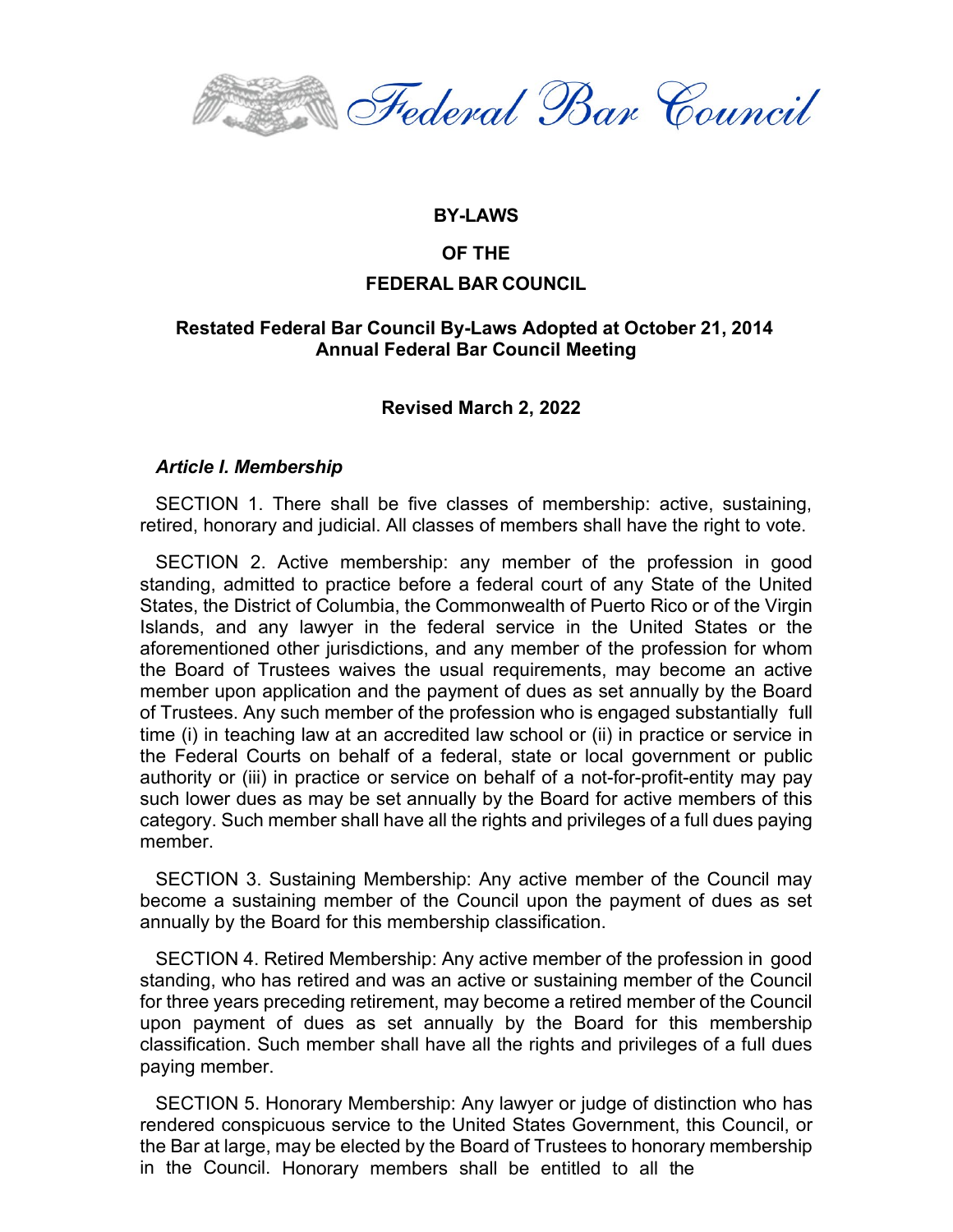privileges of the Council, except that of voting, and shall be exempt from the payment of dues.

SECTION 6. Judicial Membership: Judicial members include the Circuit Justice and all Court of Appeals and District Judges, Magistrate Judges, and Bankruptcy Judges in the Second Circuit. These members will receive all the benefits of regular Council membership without the requirement of paying dues.

SECTION 7. Default in Dues: The name of any member who shall be in default in dues for more than ninety (90) days may, without further notice, be stricken from the membership roll. The membership year begins on the first day of a given fiscal year, which currently is September 1<sup>st</sup>.

SECTION 8. Expulsion or Suspension: Any member of the Council who shall be disbarred from practice in any state or Federal court shall be deemed expelled from the Council and any member who shall be suspended from practice in any state or Federal court shall be deemed suspended from membership until reinstated by said court. Said expulsion or suspension shall take effect upon the Council's receipt of a duly authenticated copy of the order or judgment of the court. Upon reinstatement, the suspended member shall again be a member of the Council and shall not be required to pay dues for the period during which he or she was suspended.

SECTION 9. Any member of the Council may be suspended or expelled by action of the Board after due and proper notice and hearing for misconduct in the relations of the person to this Council or in the profession.

SECTION 10. Any interest in the property of the Council held by persons resigning or otherwise ceasing to be members shall vest in the Council.

SECTION 11. Application for Membership: Application for membership shall be on a form approved by the Board of Trustees.

#### *Article II. Board of Trustees*

SECTION 1. The Board of Trustees shall manage the affairs of the Council, subject to By-Laws of the Council. It shall consist of all of the Officers of the Council and twenty-one elected members, including a Chairman and Vice Chairman. The chair of each of the standing committees and all past presidents shall be ex-officio members of the Board. Ex-officio trustees shall not be counted for purposes of determining the maximum number of trustees but shall have the right to vote.

SECTION 2. The elected members of the Board of Trustees shall be divided into three classes of equal number, each class holding office for three years and until their successors have been inducted. Seven members of the Board shall be elected at each annual meeting of the Council and any additional number as may be necessary to fill vacancies. Members so elected to fill vacancies shall hold office during the remainder of the terms of the members whose places they fill. Vacancies may also be filled by the Board at other meetings. Members so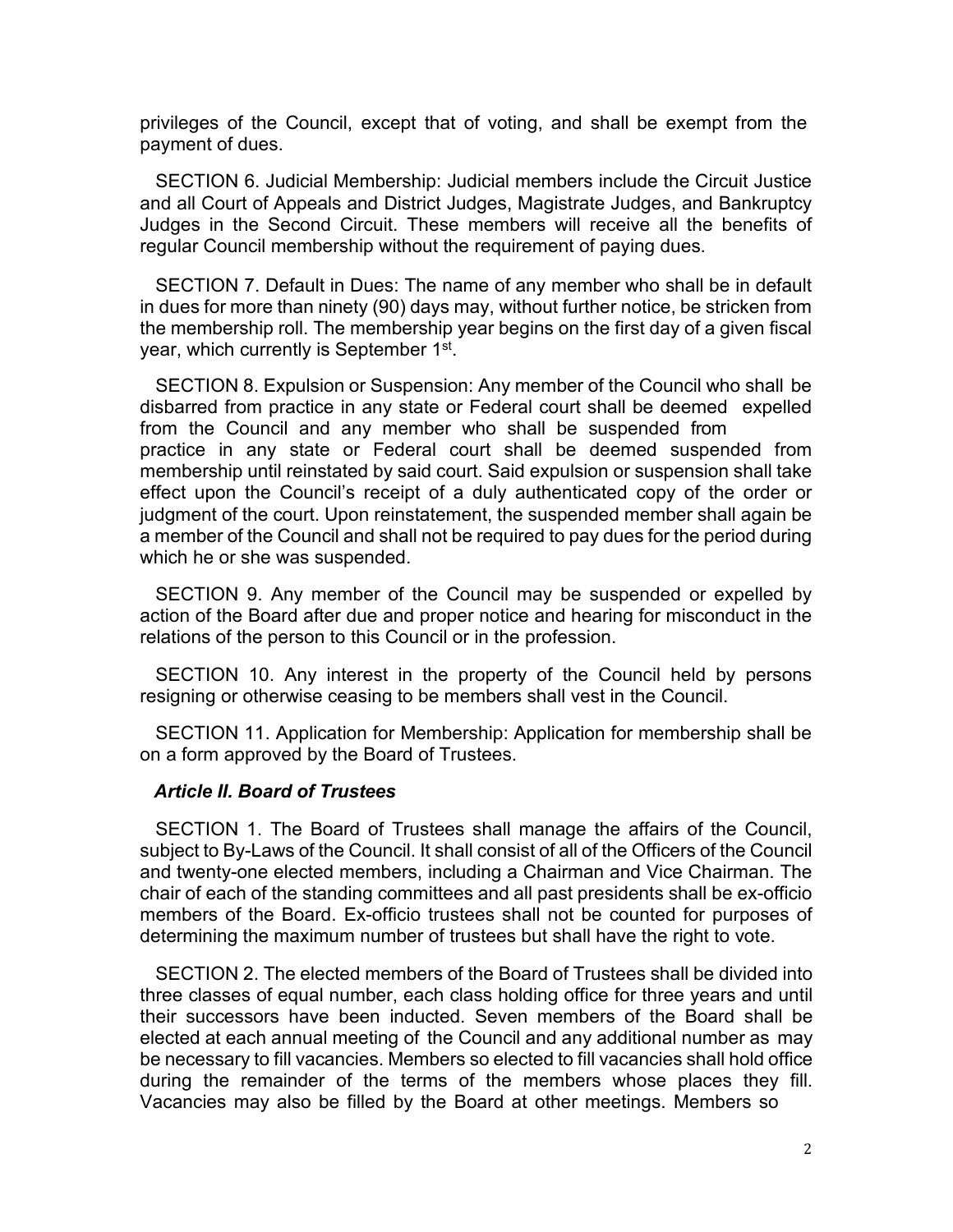chosen shall serve until the next annual meeting. The Board of Trustees shall determine which trustees shall serve in each of the classes.

SECTION 3. Except as otherwise provided in Section 2 of this Article II with respect to members elected to fill vacancies, the elected members of the Board of Trustees shall be elected at the annual meeting of the Council which, subject to special circumstances, will be held in October, and shall be inducted at the annual Thanksgiving Luncheon.

SECTION 4. No member shall be eligible to serve on the Board of Trustees, except as President, President-Elect and Treasurer, for one year immediately following his or her serving as an Officer or Trustee of the Council or as an Officer or Director of the Federal Bar Foundation for six consecutive years. If a term to which a Trustee was elected extends beyond such period of six consecutive years, the portion of the term which otherwise would have exceeded six years shall be filled as any other vacancy.

SECTION 5. The Board of Trustees shall meet at least three times a year. Special meetings may be called by the President or upon the written request of seven members of the Board of Trustees at any time. Seven elected members of the Board shall constitute a quorum. An affirmative vote of a majority of those present shall constitute the action of the Board. It shall keep a record of its proceedings and at each stated meeting of the Council it may report any business which, in its judgment, shall require the action of the Council.

SECTION 6. If an elected member of the Board of Trustees is absent from three successive meetings of the Board, the absentee shall be deemed to have resigned, unless the Board by affirmative vote determines otherwise, and the Board shall appoint a successor.

SECTION 7. At the request of the President, the Board of Trustees may, upon reasonable prior notice to all trustees, act upon any subject or classes of subjects, by conference telephone, videoconference or similar means which allows all the persons participating in the meeting to hear each other at the same time; the requirements for a quorum and adoption of a resolution shall be the same as at any meeting of The Board of Trustees. At the request of the President, the Board of Trustees may act upon any subject or class of subject by email, mail, facsimile transmission or similar means; the written or electronic affirmative consent of all of the trustees shall be necessary to adopt any such resolution so taken without a meeting.

#### *Article III. Officers*

SECTION 1. The Officers of the Council shall be a President (who shall be the chief executive officer of the Council), a President-Elect, four Vice Presidents, a Secretary, an Assistant Secretary, a Treasurer and an Assistant Treasurer, and shall fulfill the traditional functions of their respective offices. There shall also be a President Emeritus who shall be the prior President of the Council.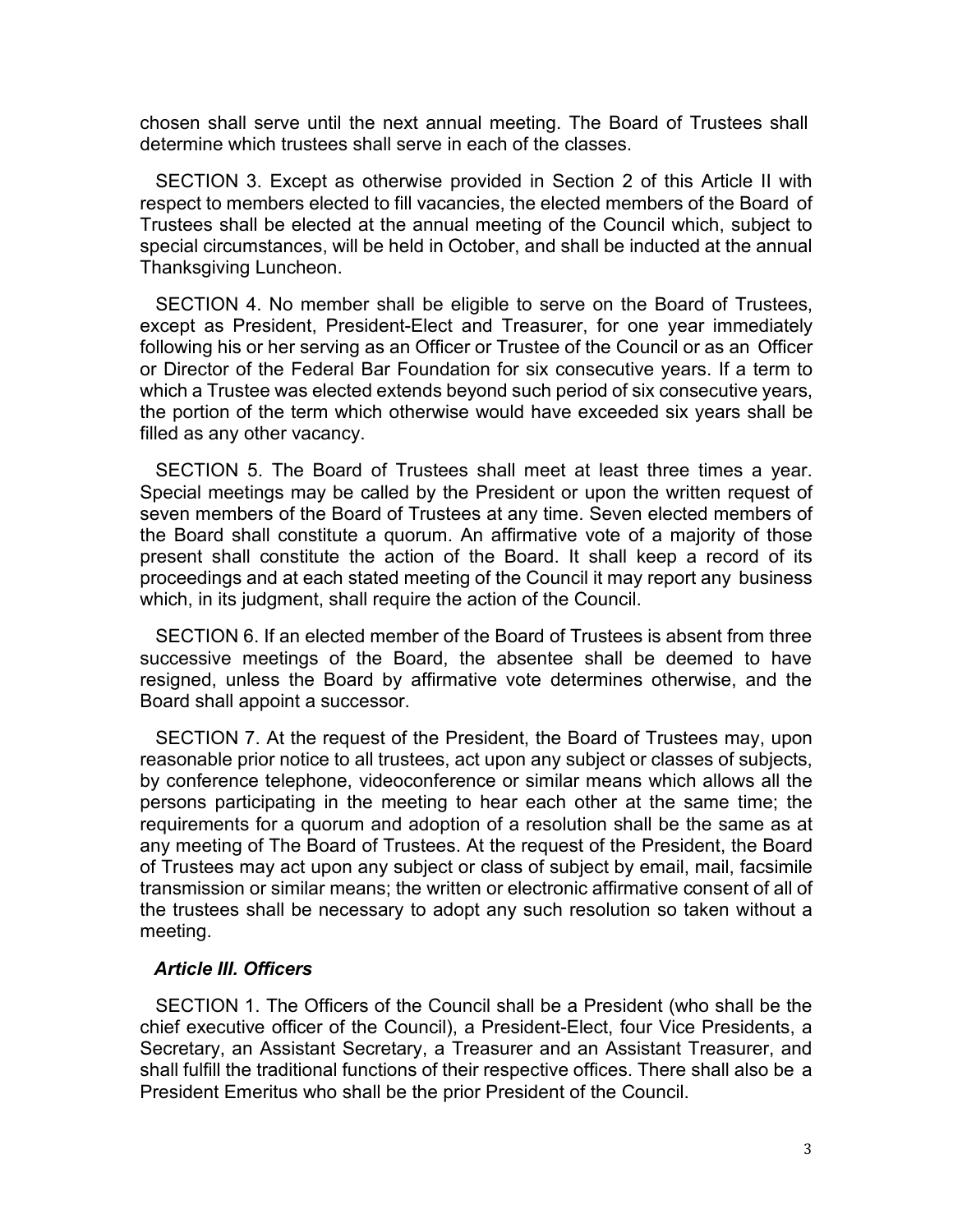SECTION 2. Officers shall be inducted at the annual Thanksgiving luncheon and shall serve for one year and until their successors are inducted.

SECTION 3. No member shall be eligible to serve in any office other than Treasurer, President-elect or President for one year immediately following his or her serving for six consecutive years as an Officer or Trustee of the Council or as an Officer or Director of the Federal Bar Foundation. This provision can be waived by the unanimous vote of the Nominating Committee upon a finding of special circumstances.

SECTION 4. Vacancies shall be filled by the Board for the remainder of the term.

#### *Article IV. Meetings of the Council*

SECTION 1. The annual meeting of the Council shall be held in October of each year, and a stated meeting shall be held in June of each year provided that the President, in the President's discretion, may change the dates of such meetings if circumstances so require. There shall be an annual Thanksgiving Luncheon, which, unless special circumstances exist, shall be held on the day before Thanksgiving at which the newly elected Officers and Trustees shall be inducted.

SECTION 2. The annual meeting of the Council shall be held in the state where a plurality of the membership resides.

SECTION 3. Special meetings of the Council may be called at any time by the President or the Board, and shall be called by the Secretary upon the written request of twenty-five members, specifying the purpose of such call. At such special meeting no business shall be transacted except such as shall be specified in the call thereof.

SECTION 4. At any meeting of the Council, the presence, in person or by proxy, of one hundred members shall be necessary to constitute a quorum.

#### *Article V. Compensation and Indemnification*

SECTION 1. No Trustee or Officer may receive or be lawfully entitled to receive any pecuniary remuneration of any kind from service in his or her capacity as an Officer or Trustee.

SECTION 2. To the full extent permitted by law, the Trustees and Officers of the Council, when acting as such, shall be indemnified and held harmless against all cost, obligation and expense actually and personally incurred by or imposed upon them in connection with the defense of any action, suit or proceeding, or any other matter having to do with their acts or conduct in such capacity. The provisions of this section shall be deemed to constitute a contract between the Council and any such person.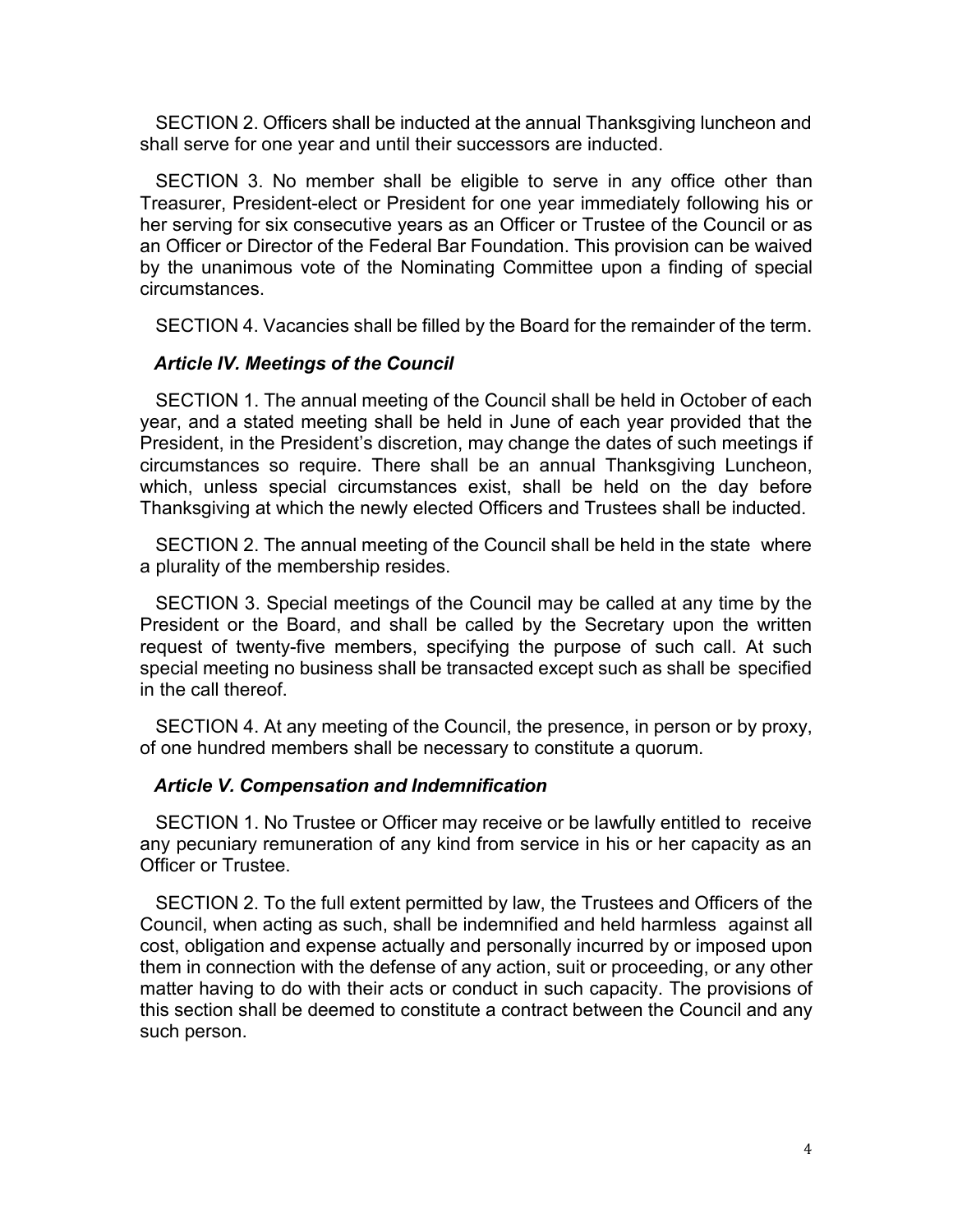## *Article VI. Committees*

SECTION 1. The President shall be the chair of the Executive Committee. The Executive Committee shall consist of the Council President, President Emeritus, and President-elect; the Foundation President; and the Treasurers and Chairs of the Boards of the Council and the Foundation. The Council President may also appoint other members to the Executive Committee. The Executive Committee, annually, shall review and approve the budgets of the Council and the Foundation. In addition, the Executive Committee shall approve in advance all expenditures by the Council and Foundation to any one entity in excess of

\$25,000 in a single fiscal year. The advance approval of expenditures by the Executive Committee shall not apply to regular and customary expenditures in connection with the annual Thanksgiving Luncheon, Law Day Dinner, Fall Bench & Bar Retreat and Winter Bench & Bar Conference, office rent or to staff salaries. The Executive Committee also shall perform such other functions as are usual and customary for an Executive Committee. The President, with the advice and consent of the Board, shall appoint the chair and the members of the Audit Committee. The President shall also appoint the chairs and members of all other committees, except the Nominating Committee, which shall be selected in accordance with Article VII, and shall fill vacancies.

SECTION 2. The President, with the advice and consent of the Board, may annually designate and abolish such committees of the Board as may appear practicable.

SECTION 3. Five members or the majority, whichever is smaller, shall constitute a quorum at committee meetings. A report by a committee shall be submitted to the President or such person as the President may designate for approval prior to release or publication. Upon disapproval, if the report is not withdrawn by the Committee, it shall be referred to the Board and shall not be released or published until approved by the President or by the Board.

SECTION 4. Any question as to the jurisdiction of a committee shall be decided by the President or, in the President's discretion, by the Board.

#### *Article VII. Nominating Committee*

SECTION 1. The Board of Trustees shall meet in each year on the same day as the stated meeting of the Council provided for in Article IV, Section 1.

SECTION 2. At least thirty (30) days before the meeting of the Board provided for in Section 1 of this Article VII, the Secretary shall notify each member of the Council in good standing of the date, time and place of the meeting and shall request recommendations for members to serve on the Nominating Committee to be elected at that meeting.

SECTION 3. At the meeting of the Board provided for in Section 1 of this Article VII, a Nominating Committee of at least five but not more than nine shall be elected by the Board after consideration of the recommendations of the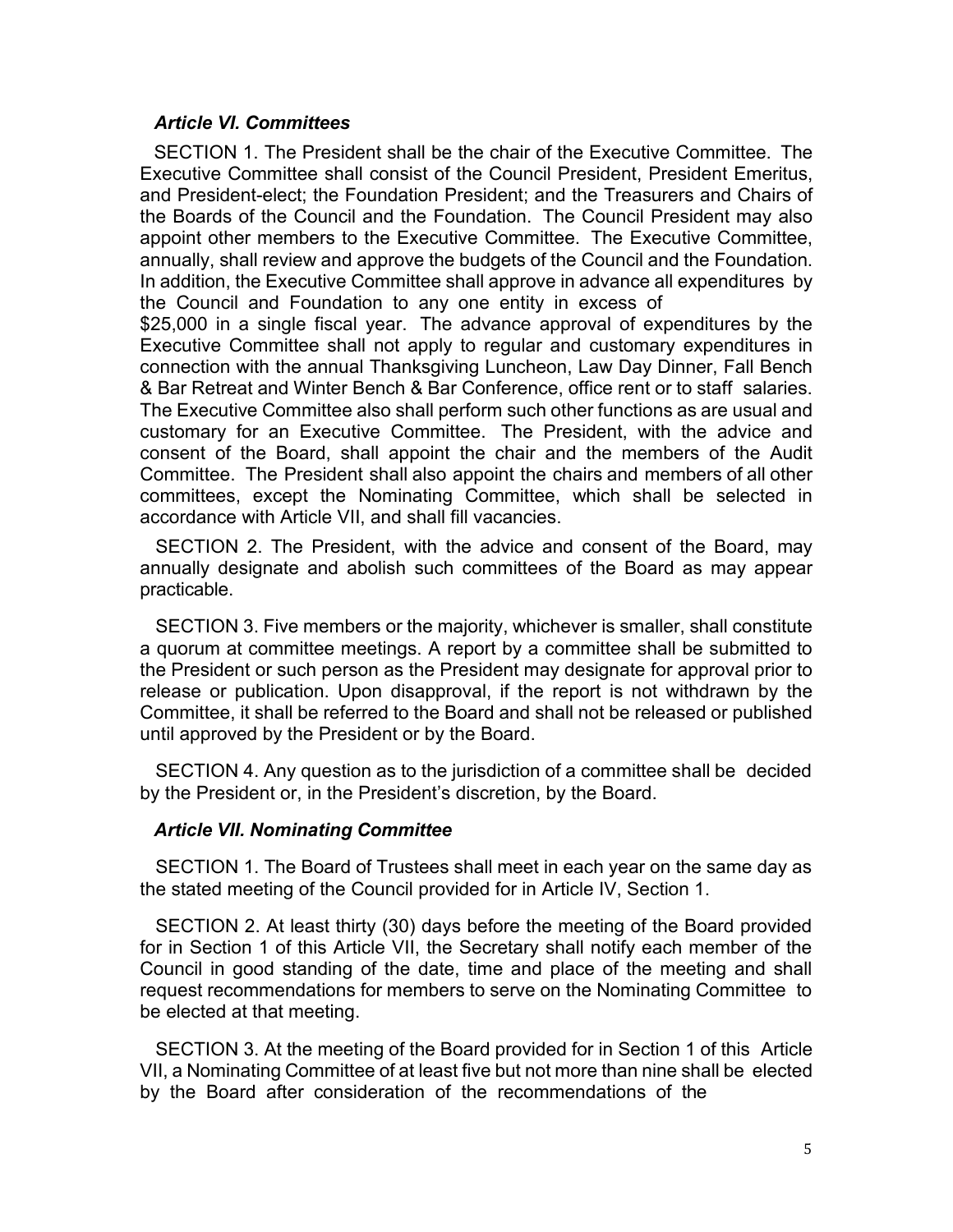members of the Council pursuant to Section 2 of this Article. The President shall designate one of the members of the Nominating Committee as Chairman of the Nominating Committee. The Committee so chosen shall nominate candidates for Trustee, including Chairman and Vice-Chairman of the Board, and Officers and shall make recommendations to the Board of Directors of the Federal Bar Foundation of candidates for the positions of officers and directors of the Foundation.

SECTION 4. Diversity of Candidates: The Nominating Committee shall strive to propose a slate of nominees who have shown an interest in, and commitment to, professional and pro bono activities, who are experienced in the affairs of the Council, and who reflect the diversity of lawyers who practice before the courts of the Second Judicial Circuit.

#### *Article VIII. Annual Elections*

SECTION 1. Annual elections of Trustees and Officers shall be held at the annual meeting of the Council in October and, upon the request of any member, shall be by closed ballot, prepared by the Secretary which shall list the candidates nominated by the Nominating Committee and, if any, by the members of the Council as provided below. Ballots shall be cast only by members in good standing at the time the Nominating Committee was elected.

SECTION 2. The newly elected Board shall meet immediately after the annual meeting and elect a Chairman and Vice-Chairman from among its members who will serve for a period of one year. In doing so, the Board shall consider but need not follow the recommendations of the Nominating Committee and of the members of the Council as provided below.

SECTION 3. At least thirty (30) days prior to the annual meeting of the Council, the Nominating Committee, provided for by Article VII above, shall file with the Secretary of the Council, where it shall be open to immediate inspection, the names of those Trustees and Officers it has nominated for election, and the trustees it recommends for Chairman and Vice-Chairperson of the Board, who shall be members in good standing. The Secretary shall promptly prepare and mail, or send by facsimile or electronic communication, a notice to members, announcing the date of the annual meeting and the said nominations, and the provision below as to further nominations, and such other matters as might properly be brought before said annual meeting.

SECTION 4. Any members of the Council desiring to place another name, or names in nomination, which must be names of members in good standing, must do so at least fourteen (14) days before the date of the annual meeting, by written nomination, signed not more than thirty (30) days before the date of said meeting, by at least twenty-five (25) members who shall then have been members in good standing for at least sixty (60) days.